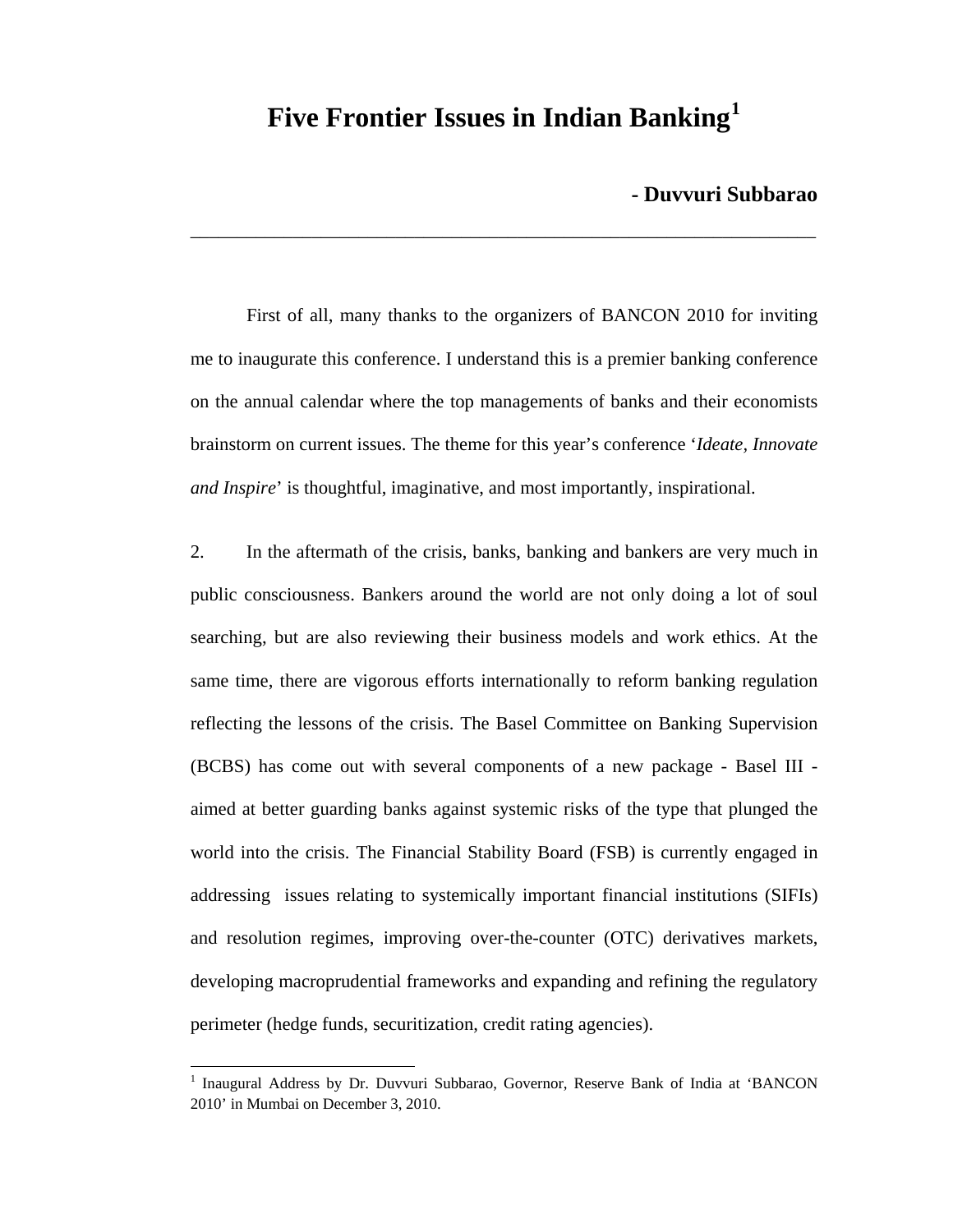3. We in India have been spared the worst impact of the crisis. This should by no means imply that we have no compulsion to reform. In a globalizing world, we are vulnerable to instability anywhere in the global financial system. Indian banks should, therefore, be adapting the best global practices in risk management to the Indian context. Moreover, as a nation, we aspire to double digit and inclusive growth. There are many challenges to achieving this including the challenge of making our financial intermediation more efficient. This too presents a formidable reform agenda for banks.

4. Given that overall scenario, I struggled hard to decide what I should say at this inaugural session. I am quite impressed by the way the theme 'ideate, innovate and inspire' has been fleshed out, and by the depth and breadth of topics for discussion in the follow-on sessions. After looking through the conference programme, I determined that the best way I can add value to your deliberations will be by putting across some of the important issues that should engage the attention of Indian banks. I will present each issue, and on some of them I may present a point of view. But I want to add that even as I may present a point of view, all these issues are as yet open. My presenting a point of view is merely to provide a reference frame for debate and discussion.

#### **First Issue: Are Indian Banks Prepared for Basel III?**

5. The first issue that comes to mind, particularly in the background of the recent global regulatory developments is: Are Indian banks prepared for Basel III? The building blocks of Basel III are by now quite well known: higher and better quality capital; an internationally harmonised leverage ratio to constrain excessive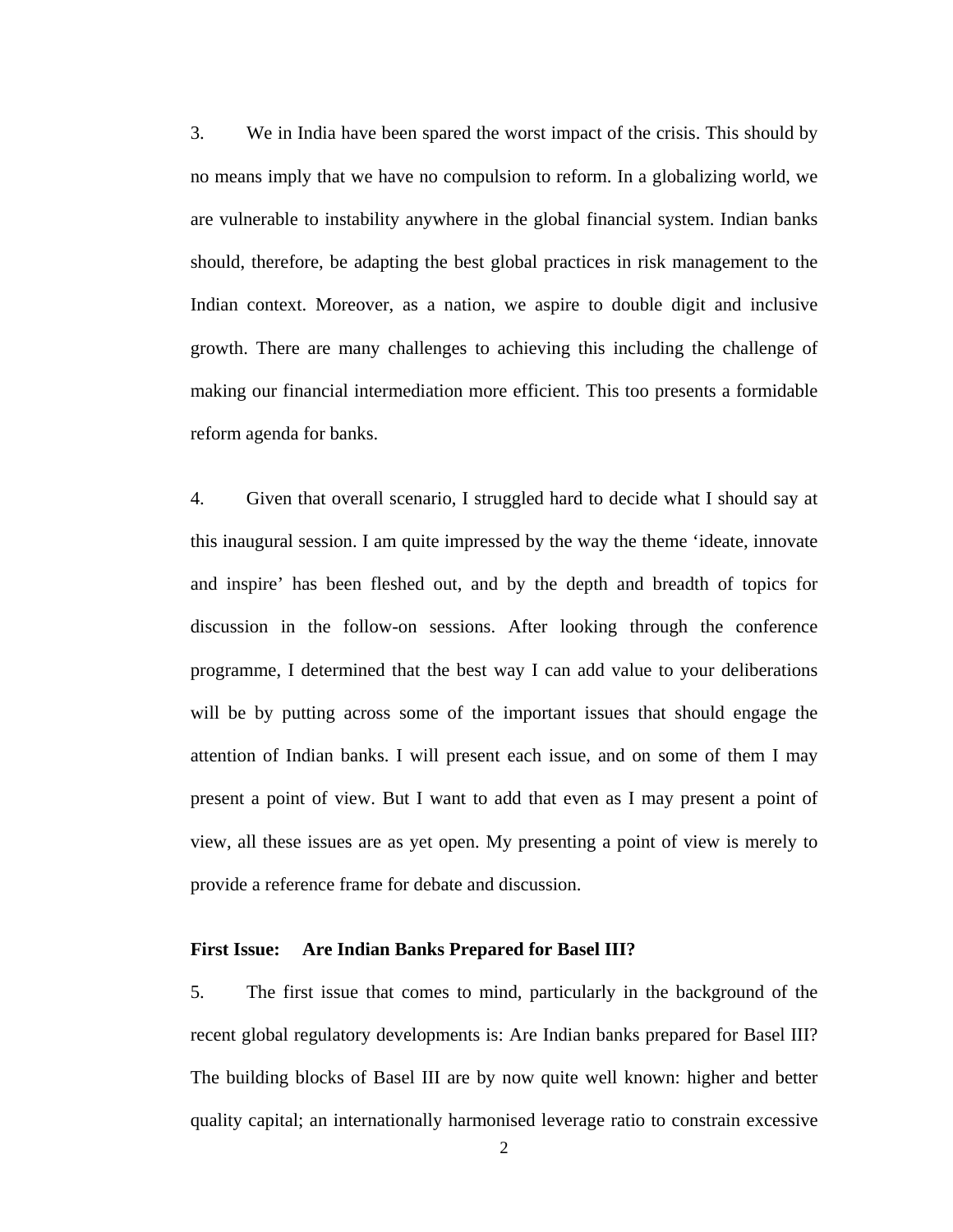risk taking; capital buffers which would be built up in good times so that they can be drawn down in times of stress; minimum global liquidity standards; and stronger standards for supervision, public disclosure and risk management.

## *Capital*

6. Our assessment is that at the aggregate level Indian banks will not have any problem in adjusting to the new capital rules both in terms of quantum and quality. A quick estimate of the capital ratios of the banking system after taking into account the regulatory adjustments under Basel III is indicated in the table below. This estimate, based on the data furnished by banks in their off-site returns, is approximate. We expect to have a more accurate picture when banks review their Basel III compliance position following the publication of the final Basel III rules scheduled around the year end.

| Parameter                                       | <b>Basel III</b><br>requirement | Actual value for Indian banks<br>as on June 30, 2010 |                        |
|-------------------------------------------------|---------------------------------|------------------------------------------------------|------------------------|
|                                                 |                                 | Under Basel II                                       | <b>Under Basel III</b> |
| Capital to risk weighted<br>assets ratio (CRAR) | 10.5%                           | 14.4%                                                | 11.7%                  |
| Of which                                        |                                 |                                                      |                        |
| Tier I capital                                  | 8.5%                            | 10.0%                                                | 9.0%                   |
| Common equity                                   | 7.0%                            | 8.5%                                                 | 7.4%                   |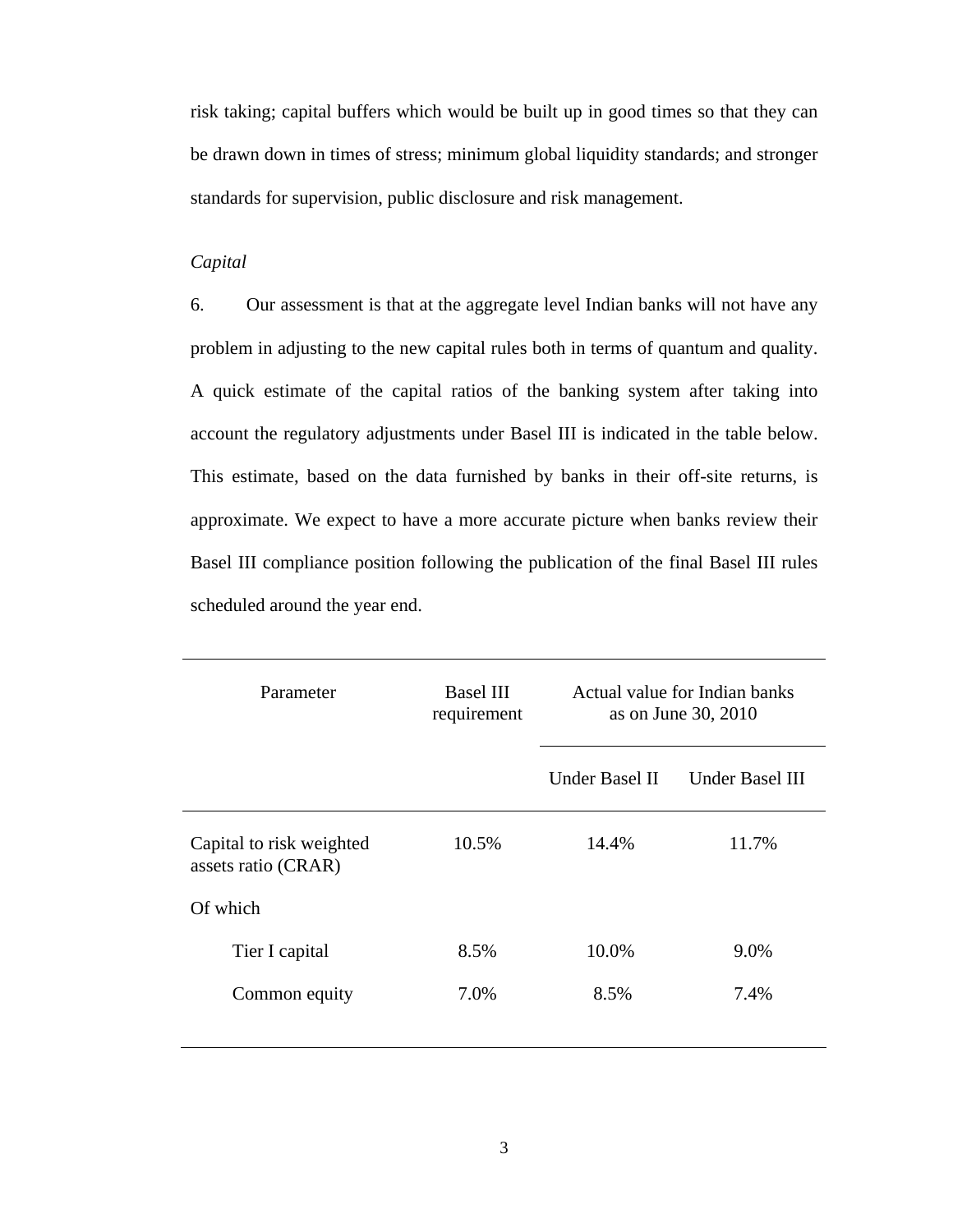7. As the numbers in the above table show, Indian banks are comfortably placed in terms of compliance with the new capital rules. One point to note though is that the comparative position is at the aggregate level; a few individual banks may fall short of the Basel III norms and will have to augment their capital. However as the phase-in time allowed is long enough, these banks should be able to make a comfortable adjustment to the enhanced requirement.

#### *Pro-cyclicality*

8. The Basel III package includes capital buffers to contain the pro-cyclicality of the financial sector. Building capital buffers will entail additional costs for banks with consequent implications for investment and hence for overall growth. Apart from the general concern in this regard, in India there is an additional concern about the variable used to calibrate the countercyclical capital buffer. Credit to GDP ratio is put forward as a natural candidate for this calibration. It is not clear that this will be an appropriate indicator in the Indian context. Unlike in advanced economies where this ratio is stable, in emerging economies such as India, it will likely go up for structural reasons - enhanced credit intermediation owing to higher growth as well as efforts at deepening financial inclusion. However, the proposed framework is flexible enough to allow national discretion to suit the country situation in a 'comply or explain' framework. In India, for instance, sectoral approaches to countercyclical policies have stood the test in the past and we could continue with such sectoral approaches.

9. To effectively deploy countercyclical measures, we also need to improve our capabilities to predict business cycles at the aggregate and sectoral levels, and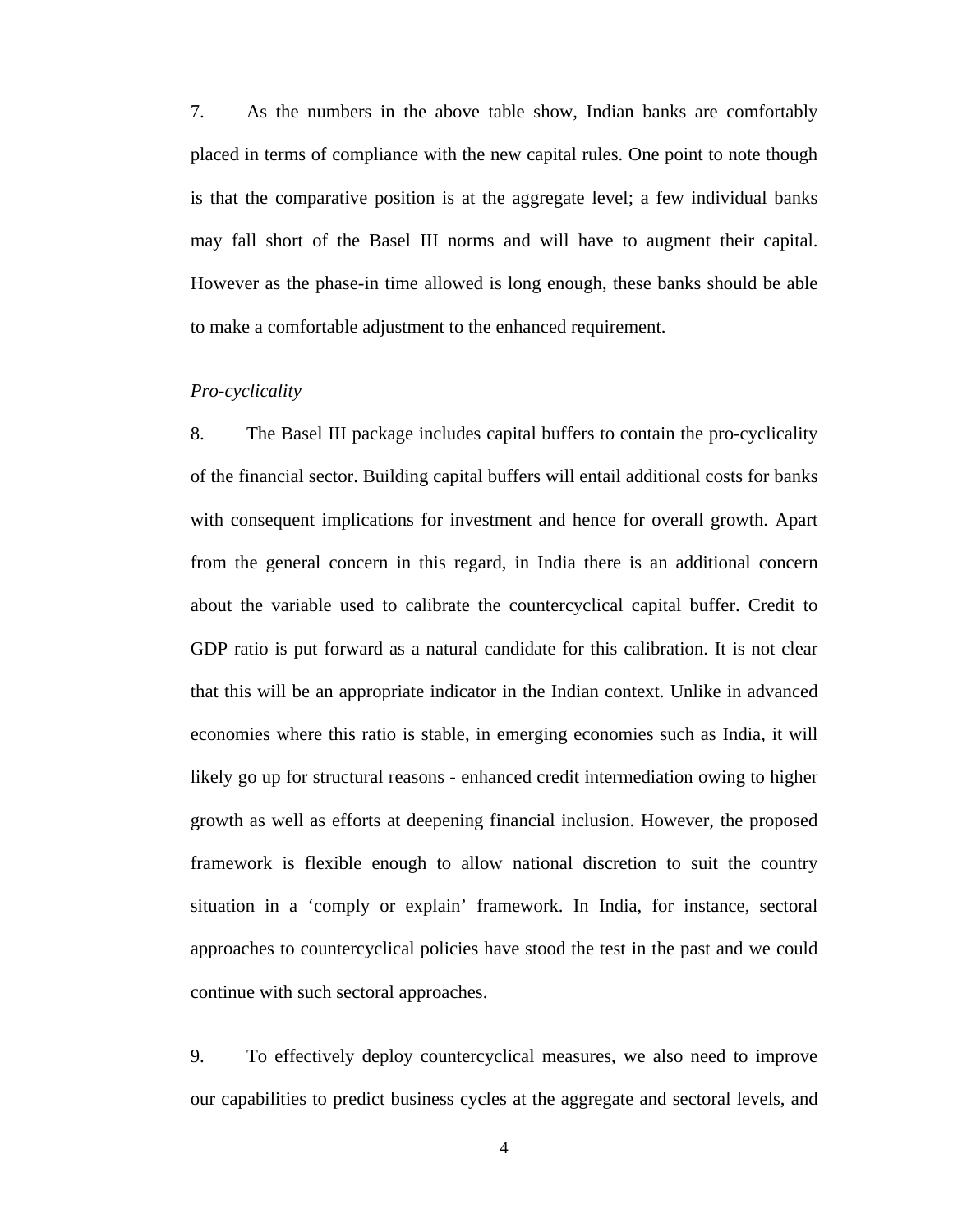identify them in real time. This will require better quality of economic and financial data as well as improved analytical capabilities.

## *Leverage*

10. Estimates show that the leverage in the Indian banking system is quite moderate. Notwithstanding the fact that the SLR portfolio of our banks will be included in computing the leverage ratio, Indian banks will not have a problem in meeting the leverage ratio requirement since the Tier 1 capital of many Indian banks is comfortable (more than 9%) and their derivatives portfolios are also not very large.

#### *Liquidity*

11. The major challenge for Indian banks in implementing the liquidity standards will be to develop the capability to collect the relevant data accurately and granularly. We do not have much experience to fall back on since our financial markets have not experienced the levels of stress that advanced country markets have. Predicting the appropriate stress scenario is, therefore, going to be a complex judgment call. On the positive side, most of our banks follow a retail business model and their dependence on short term or overnight wholesale funding is limited. They also have a large amount of liquid assets which should enable them to meet the new standards.

12. There is an issue about the extent to which statutory holdings of SLR should be reckoned in the estimation of the proposed liquidity ratios. An argument could be made that they should not be counted at all as they are expected to be maintained on an ongoing basis. However, it would be reasonable to treat at least a part of the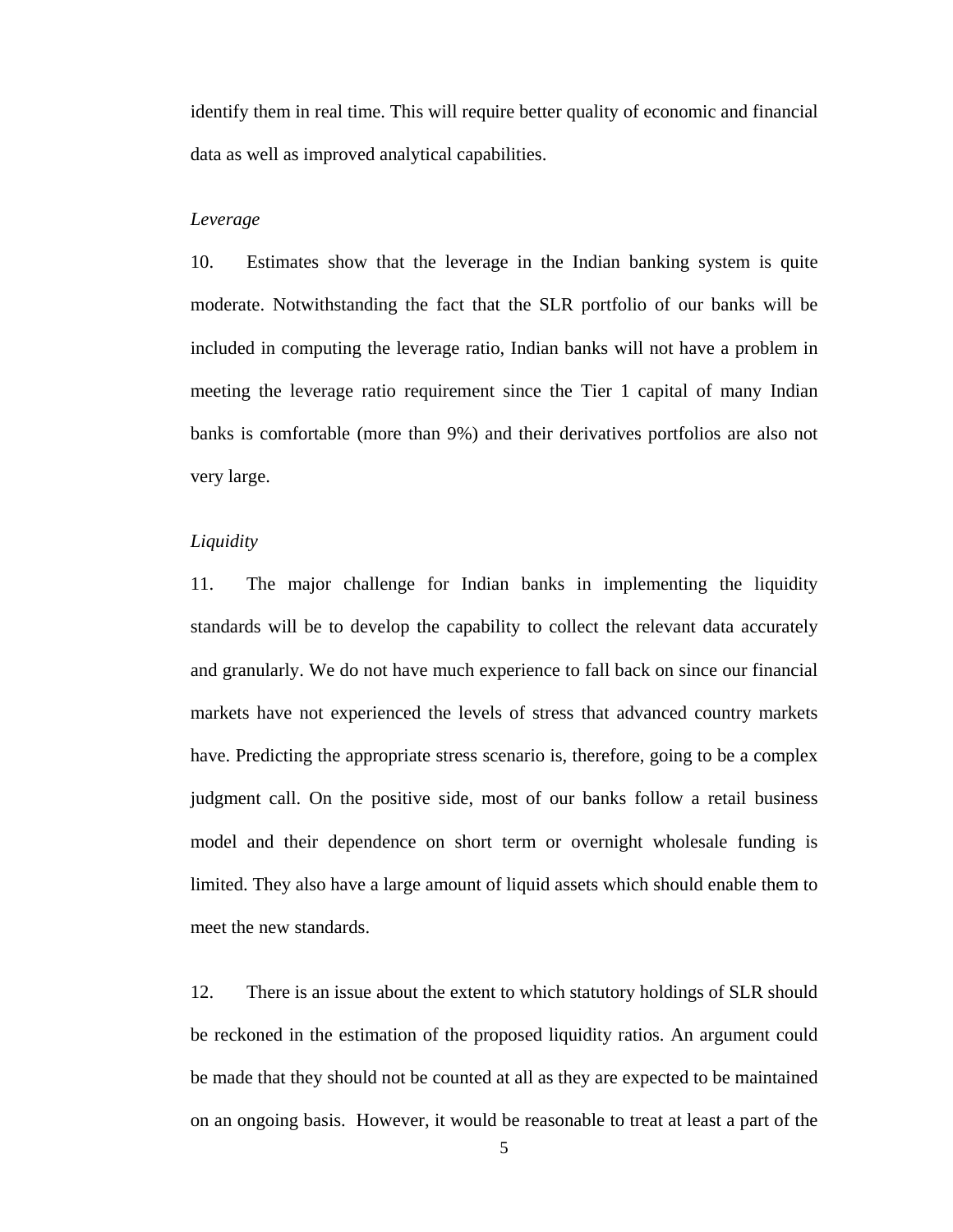SLR holdings in calculating the liquidity ratio under stressed conditions, particularly as these are government bonds against which the central bank provides liquidity.

13. On the whole, our assessment is that Indian banks are well positioned to adjust to the Basel III norms well within the phase-in period. That does not mean there will be no challenges. There will be the challenge of upgrading risk management systems and there will be the challenge of learning to make complex judgement calls. Most importantly, there will be the challenge of meeting the credit needs of a rapidly growing economy even while adjusting to a more demanding regulatory regime. I trust you will 'ideate' on these challenges in the course of this conference.

#### **Second Issue: Should Indian Banks Aim to Become Global?**

14. The second issue I want to address is one that comes up frequently - that Indian banks should aim to become global. Most people who put forward this view have not thought through the costs and benefits analytically; they only see this as an aspiration consistent with India's growing international profile.

15. In its 1998 report, the Narasimham (II) Committee envisaged a three tier structure for the Indian banking sector: 3 or 4 large banks having an international presence on the top, 8-10 mid-sized banks, with a network of branches throughout the country and engaged in universal banking, in the middle, and local banks and regional rural banks operating in smaller regions forming the bottom layer. However, the Indian banking system has not consolidated in the manner envisioned by the Narasimham Committee. The current structure is that India has 81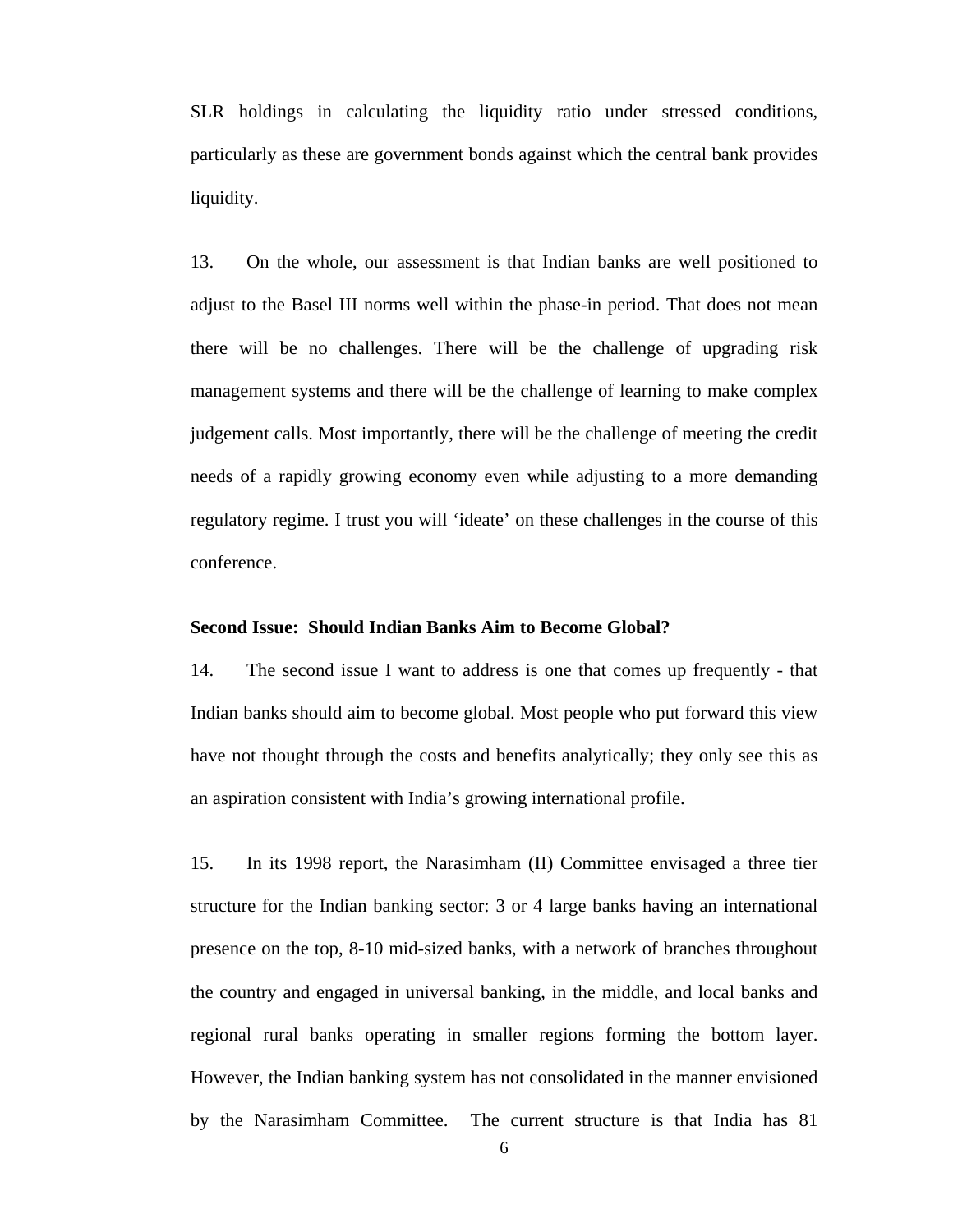scheduled commercial banks of which 26 are public sector banks, 21 are private sector banks and 34 are foreign banks. Even a quick review would reveal that there is no segmentation in the banking structure along the lines of Narasimham II.

16. A natural sequel to this issue of the envisaged structure of the Indian banking system is the Reserve Bank's position on bank consolidation. Our view on bank consolidation is that the process should be market-driven, based on profitability considerations and brought about through a process of mergers & amalgamations (M&As). The initiative for this has to come from the boards of the banks concerned which have to make a decision based on a judgement of the synergies involved in the business models and the compatibility of the business cultures. The Reserve Bank's role in the reorganisation of the banking system will normally be only that of a facilitator.

17. It should be noted though that bank consolidation through mergers is not always a totally benign option. On the positive side are a higher exposure threshold, international acceptance and recognition, improved risk management and improvement in financials due to economies of scale and scope. This can be achieved both through organic and inorganic growth. On the negative side, experience shows that consolidation would fail if there are no synergies in the business models and there is no compatibility in the business cultures and technology platforms of the merging banks.

18. Having given that broad brush position on bank consolidation, let me address two specific questions: (i) can Indian banks aspire to global size?; and (ii) should Indian banks aspire to global size?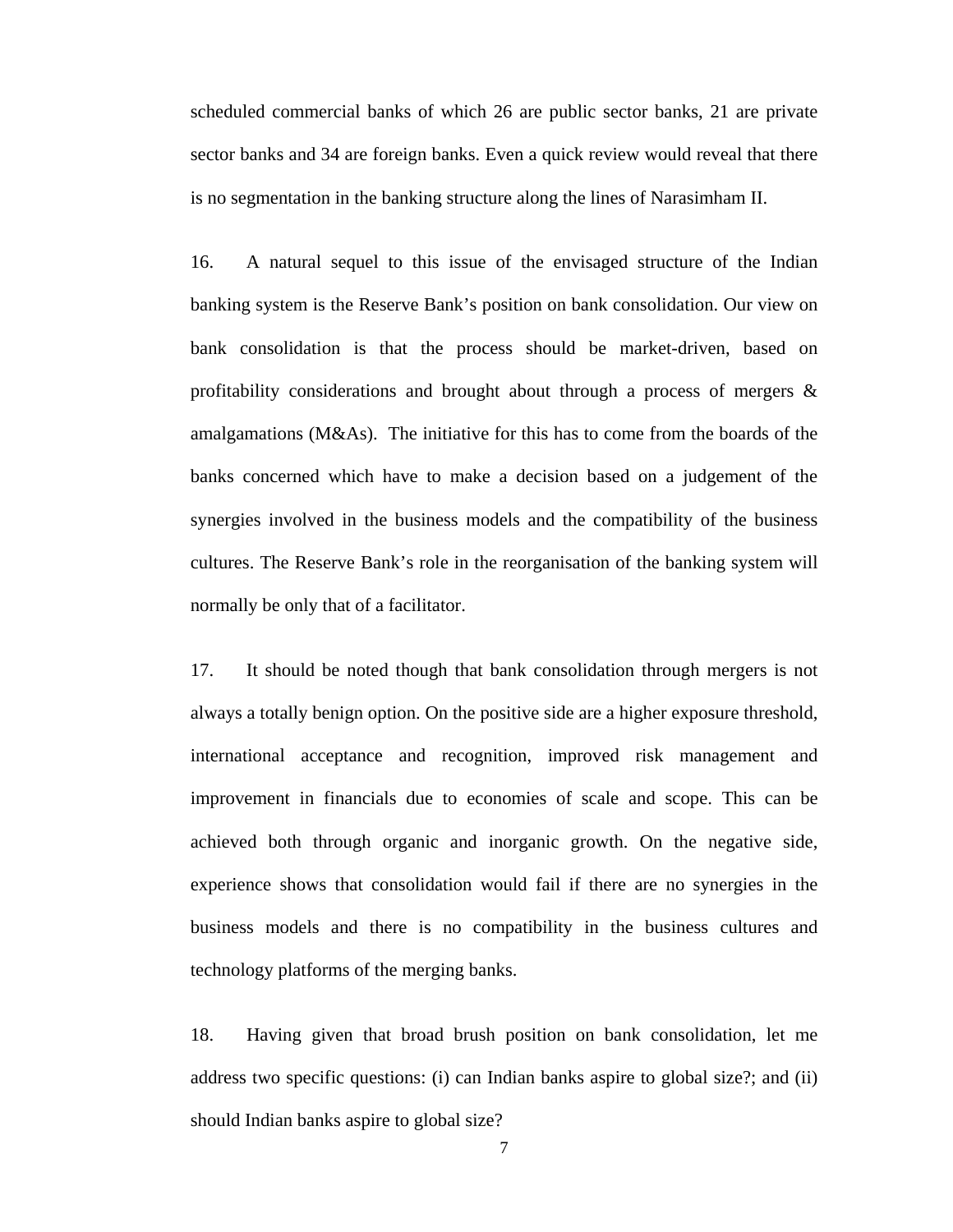19. On the first question, as per the current global league tables based on the size of assets, our largest bank, the State Bank of India (SBI), together with its subsidiaries, comes in at No.74 followed by ICICI Bank at No.145 and Bank of Baroda at 188. It is, therefore, unlikely that any of our banks will jump into the top ten of the global league even after reasonable consolidation.

20. Then comes the next question of whether Indian banks should become global. Opinion on this is divided. Those who argue that we must go global contend that the issue is not so much the size of our banks in global rankings but of Indian banks having a strong enough global presence. The main argument is that the increasing global size and influence of Indian corporates warrant a corresponding increase in the global footprint of Indian banks. The opposing view is that Indian banks should look inwards rather than outwards, focus their efforts on financial deepening at home rather than aspiring to global size.

21. It is possible to take a middle path and argue that looking outwards towards increased global presence and looking inwards towards deeper financial penetration are not mutually exclusive; it should be possible to aim for both.

22. With the onset of the global financial crisis, there has definitely been a pause to the rapid expansion overseas of our banks. Nevertheless, notwithstanding the risks involved, it will be opportune for some of our larger banks to be looking out for opportunities for consolidation both organically and inorganically. They should look out more actively in regions which hold out a promise of attractive acquisitions.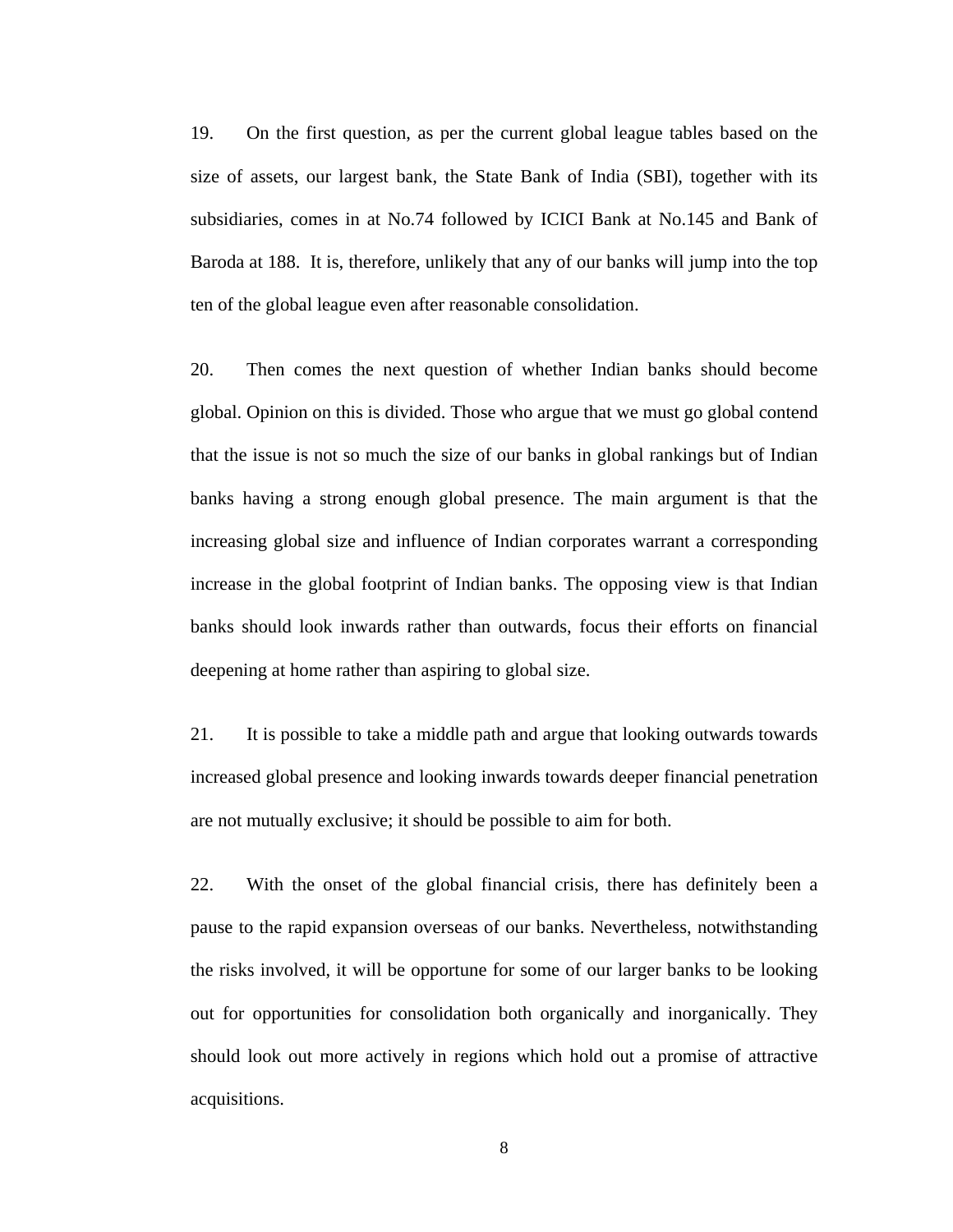23. The surmise, therefore, is that Indian banks should increase their global footprint opportunistically even if they do not get to the top of the league table.

## **Third Issue: Should We Mandate Foreign Banks to Come in Only as Subsidiaries?**

24. The next issue I want to address is whether we should mandate foreign banks to come in only as subsidiaries.

25. The road map for the presence of foreign banks in India put out by the Reserve Bank in 2005 allows foreign banks the option of coming in either as a branch or as a subsidiary, but not both at the same time. Even so, all foreign banks have so far opted to come in only in the branch mode. There are currently 34 foreign banks operating in India with a total of 315 branches and they account for about 7.2 per cent of the total assets of scheduled commercial banks.

26. One of the big issues thrown up by the recent crisis is the systemic risk and moral hazard associated with what have come to be called Systemically Important Financial Institutions (SIFIs). The underbelly of the recent crisis was the failure of SIFIs which, because of their size, complexity and interconnectedness, brought enormous disruption to the global financial system. Among the issues presently engaging the attention of the Financial Stability Board is improving the procedure for orderly resolution of SIFIs in the event of stress. Two considerations are particularly important. First, SIFIs must be able to continue to function at a minimum level even in a period of stress, and second, their resolution should not expose tax payers to loss. It is these potential constraints in the resolution of SIFIs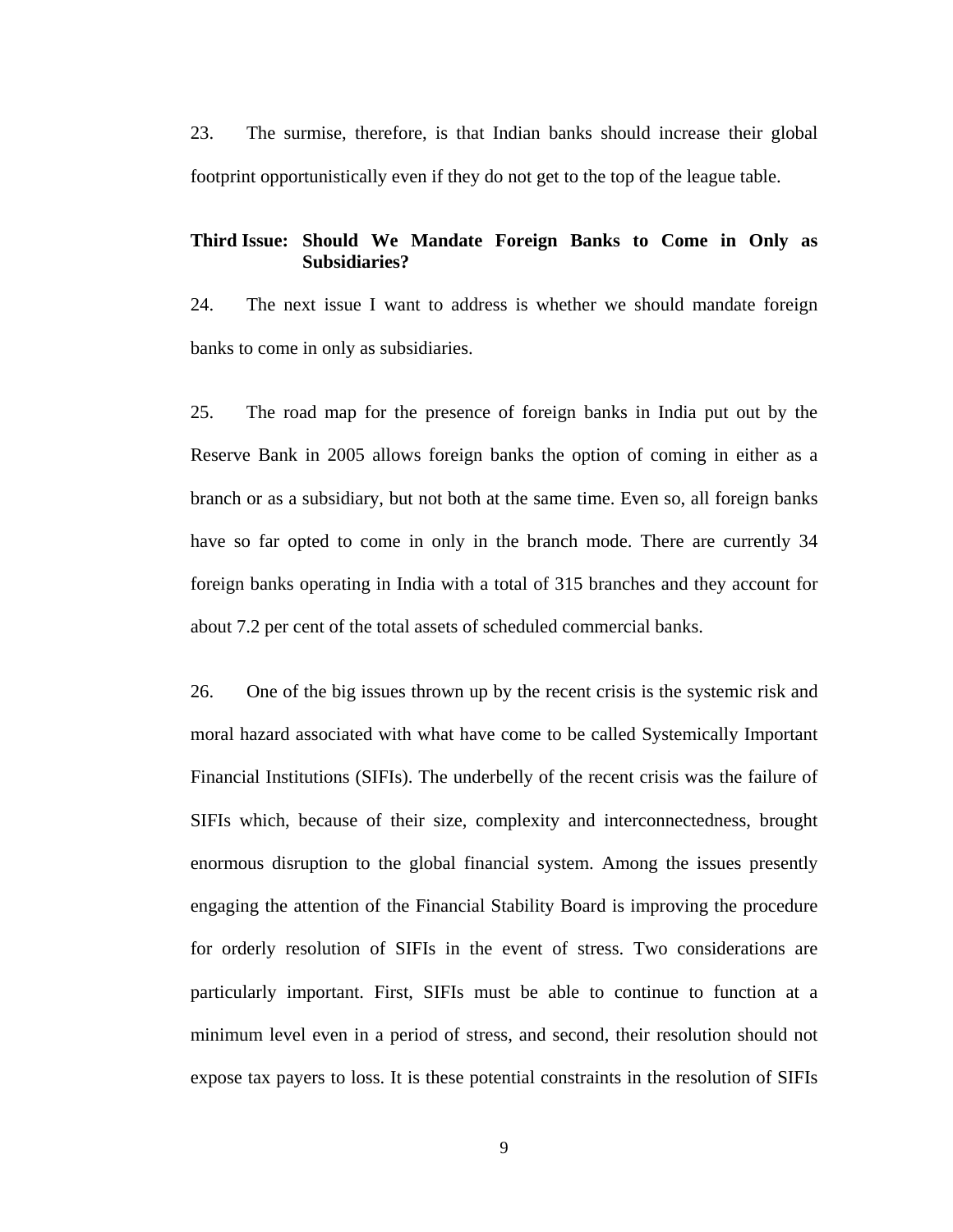that have triggered a vigorous debate on the form of presence of foreign banks branch or subsidiary.

27. The subsidiary form of presence provides several comforts to regulators. First, managerial decisions in subsidiaries are mainly driven by local economic conditions; second, there is a clear delineation of the capital of the domestic bank from its parent bank which protects the interests of domestic depositors; third, independent directors on the boards of the subsidiaries provide sufficient separation between the bank and its owners to ensure that the board does not have unfettered ability to lean in favour of the owners and against the interest of domestic depositors, especially in times of stress; and finally, local incorporation affords greater leverage to host country authorities than does a branch operation to ringfence the operations of the bank.

28. But local incorporation of foreign banks is not without costs. A possible downside risk is that foreign banks will dominate the domestic banking system. This could have systemic implications during normal times which would amplify in times of crisis. Many countries where foreign banks dominate have seen them vigorously acquiring business at the expense of local banks in boom times but retrenching their operations equally vigorously in times of stress. This has been the experience in varying degrees of all emerging economies, including countries like India where foreign banks are present only in the branch mode.

29. Post-crisis, we know that mandatory subsidiarization is not a sure fire method of protecting domestic interests since foreign banks facing a crisis at home could very well abandon their subsidiaries. A good illustration of this tendency is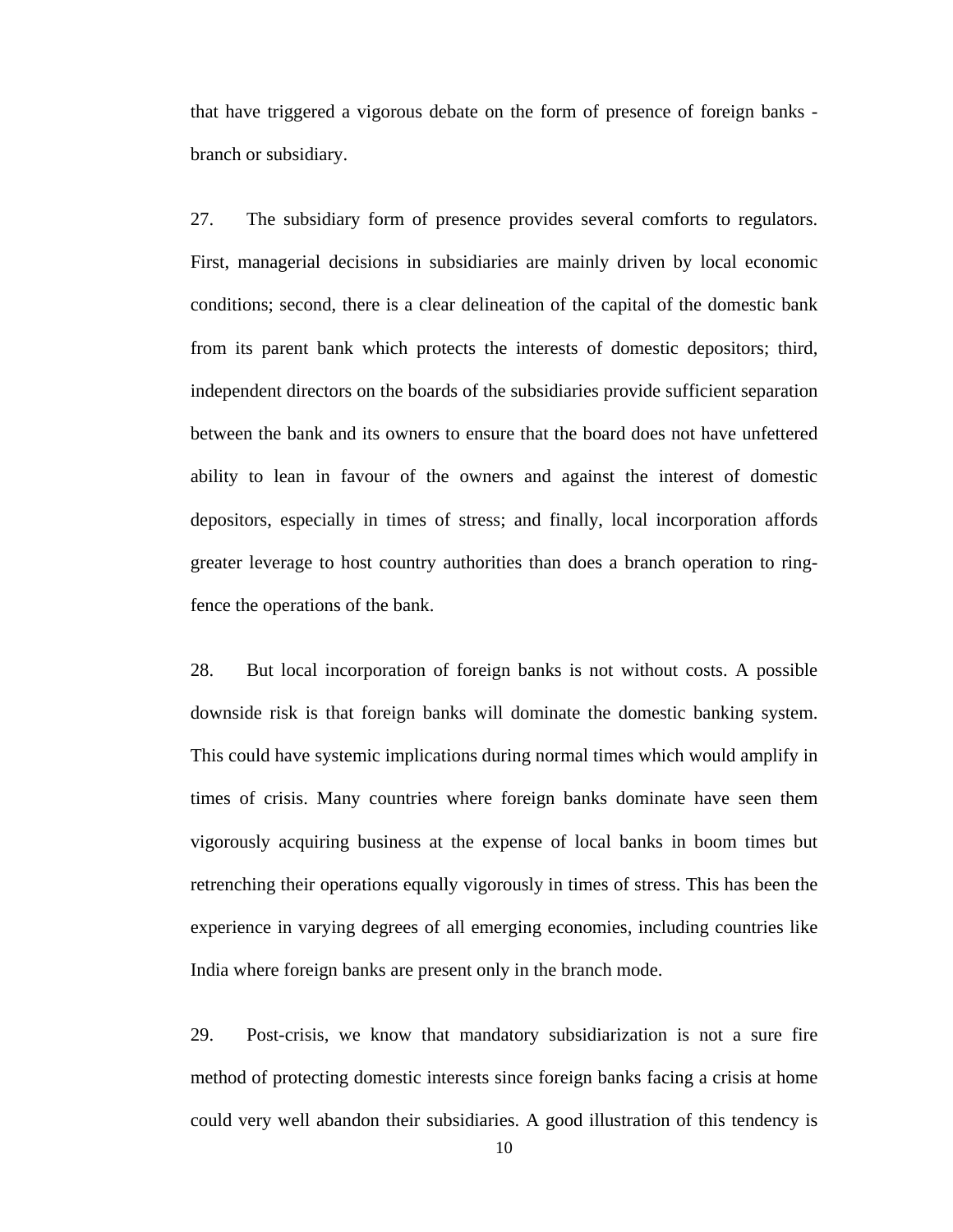what we saw happen in the EU in the wake of the sovereign debt crisis. It was only after very concerted effort that EU could pressurize or persuade foreign banks to maintain support to their EU subsidiaries. Even so, credit supply was seriously impaired.

30. On balance, the subsidiary mode has potential advantages over the branch mode both from regulatory and resolution perspectives. However, a number of issues arise: (i) Should subsidiaries be given full national treatment by virtue of their local incorporation? If not what should be the nature and extent of restrictions? (ii) Should the subsidiary form of presence be mandated for all new entrants or should it be selectively applied based on certain parameters? and (iii) What approach should be adopted towards the existing branches of foreign banks – whether incentives should be provided to them to convert into subsidiaries? These and other related questions will be debated in the discussion paper that the Reserve Bank expects to put out shortly.

# **Fourth Issue: Why Do We Need to Rewrite Laws Governing the Banking Sector?**

31. The current statutory arrangement we have is a baffling plethora of laws governing different segments of the banking industry. The nationalized banks are governed by the Banking Companies (Acquisition and Transfer of Undertaking) Acts of 1970 and 1980. State Bank of India and its subsidiaries are governed by their respective statutes. Private sector banks come under the purview of the Companies Act, 1956 and the Banking Regulation Act, 1949. Foreign banks which have registered their documents with the registrar under Section 592 of the Companies Act are also banking companies under the Banking Regulation Act.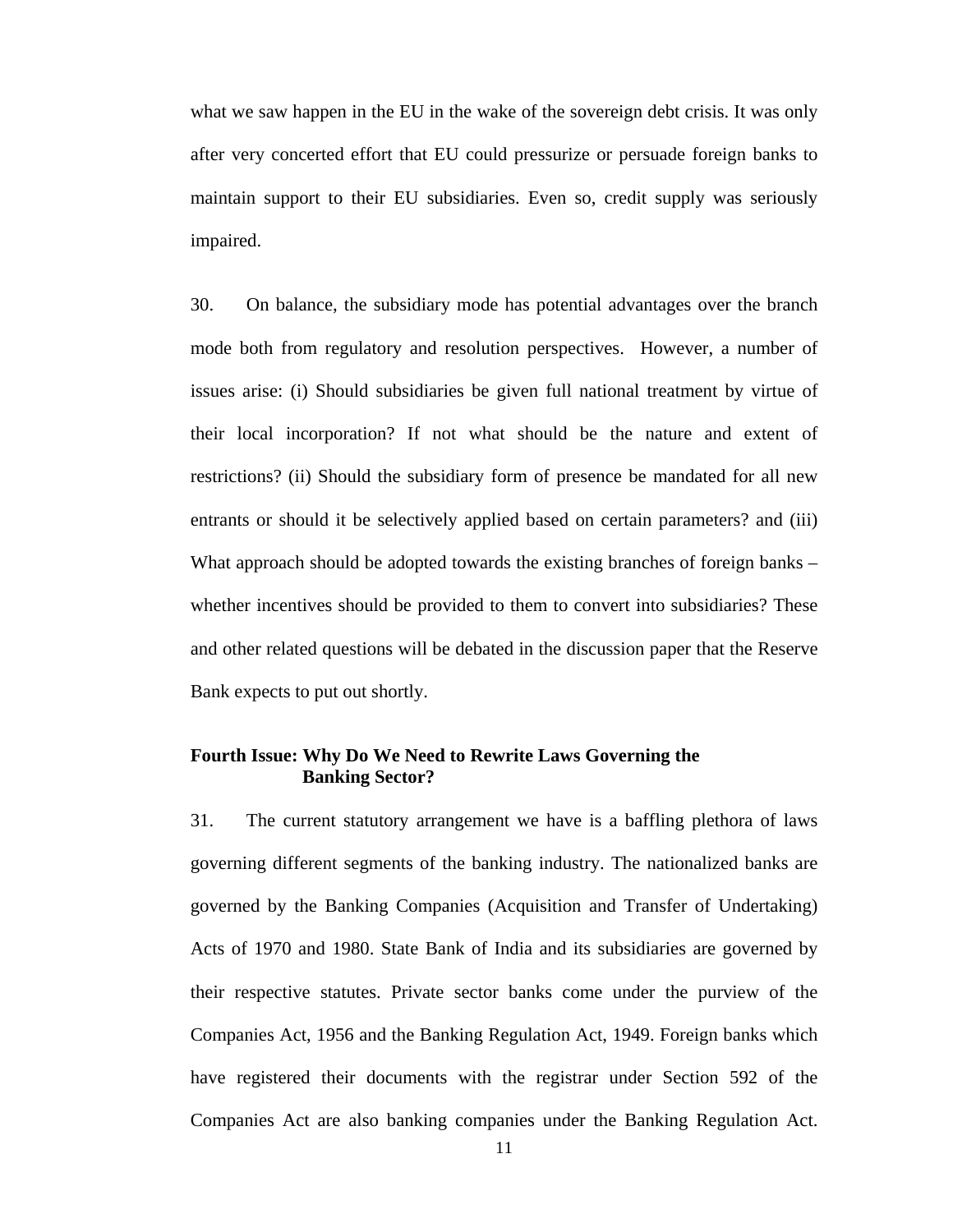Certain provisions of the Banking Regulation Act have been made applicable to public sector banks. Similarly, some provisions of the RBI Act too are applicable to nationalized banks, SBI and its subsidiaries, private sector banks and foreign banks.

32. Notwithstanding this wide array of legislations of varying vintage, the statutory arrangement has served the system well by helping maintain an orderly banking system. The Banking Regulation Act has not only stood the test of time, but several of its provisions such as the requirement of minimum paid up capital and reserves, restrictions on payment of dividend, transfer of a percentage of profits to reserves, maintenance of SLR, restrictions on connected lending, maintaining a percentage of domestic liabilities as assets in India have all helped the Reserve Bank in preventing crises and maintaining financial stability.

33. Needless to say, each of the statutes was crafted in a contemporaneous setting reflecting the needs and concerns of the time; and almost all the statutes have had to be amended from time to time to reflect changes in circumstances and context. There is a strong case for reviewing all the various legislations and recasting them for a number of reasons. First, the fact that different banks are governed by different laws has created in an uneven playing field and that needs to be levelled to provide for fair competition. Second, a single, harmonized legislation applicable to all banks will provide transparency, comprehensiveness and clarity. Third, there is also a need to iron out inconsistencies between the primary laws governing the banking sector and other laws applicable to the banking sector. Illustratively, the procedure for combination of enterprises under the Competition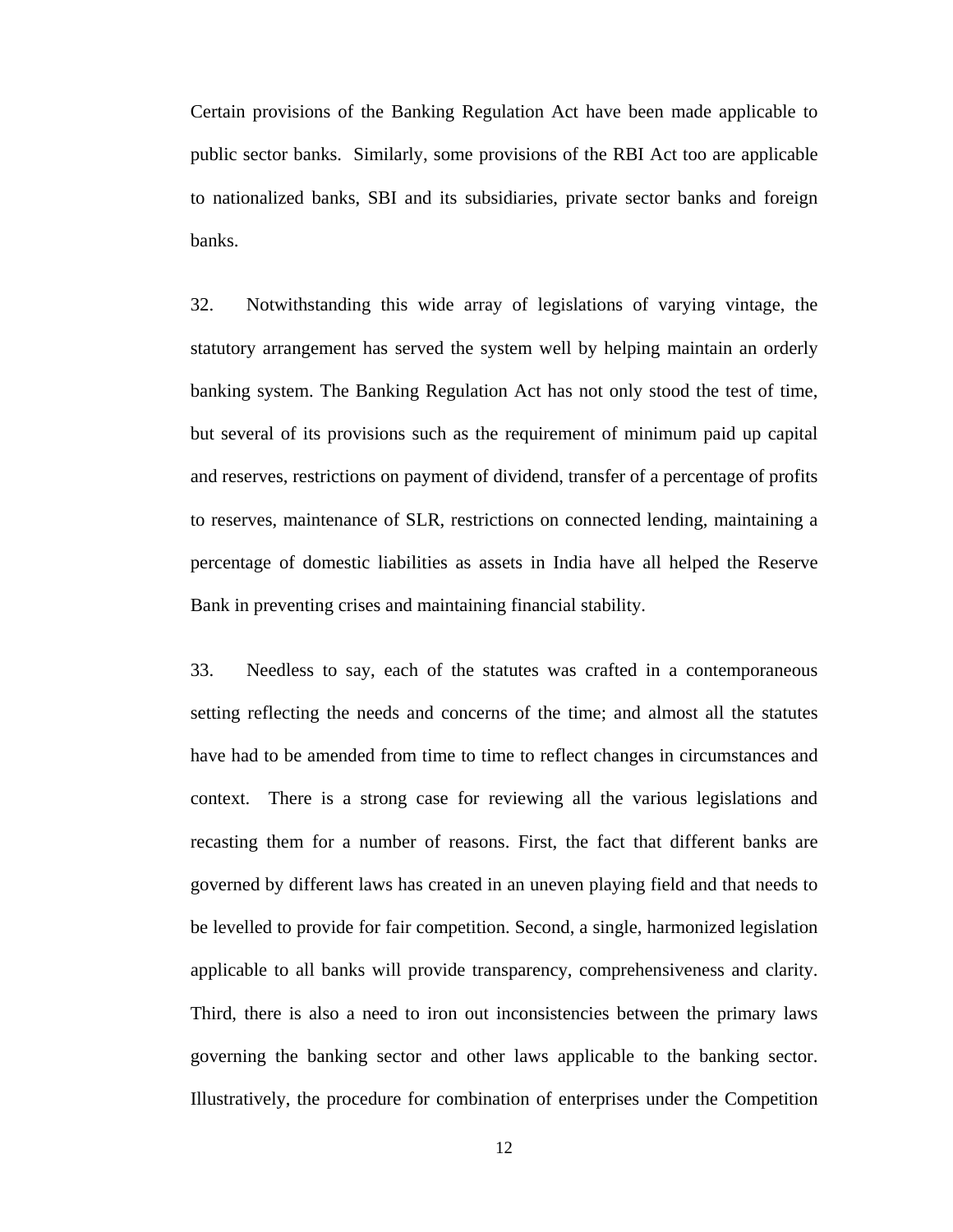(Amendment) Act, 2007 is inconsistent with the provisions of the Banking Regulation Act dealing with amalgamation of banking companies. Such inconsistencies need to be removed while reviewing banking laws.

34. The need for revisiting the statutes has been buttressed by the experience of the global financial crisis. The crisis has thrown up a number of areas requiring significant legislative action either because there is no legislation or because the prevailing legislation is inadequate. Illustratively, issues requiring legislative attention include the orderly resolution of failing banks and financial institutions, domestically as well as cross-border, home-host regulatory cooperation in information sharing, convergence of Indian Accounting Standards with IFRS, empowering RBI for consolidated supervision, supervision of financial conglomerates, etc.

35. The task of rewriting the laws governing the banking sector should be driven by several somewhat inter-related motivations. First, there is a compelling need to integrate the various statutes governing different segments of the banking industry and different dimensions of the banking business into a harmonized law to provide clarity and transparency. The second motivation is to build provisions into our banking sector legislative framework that reflect the lessons of the crisis, acknowledge the dynamics and complexity of a globalized financial system, have a futuristic perspective and aid maintenance of financial stability. Finally, revision of banking sector laws should also be motivated by the recognition that the banking sector has been and remains a critical instrumentality not only for accelerating India's growth but for making it inclusive.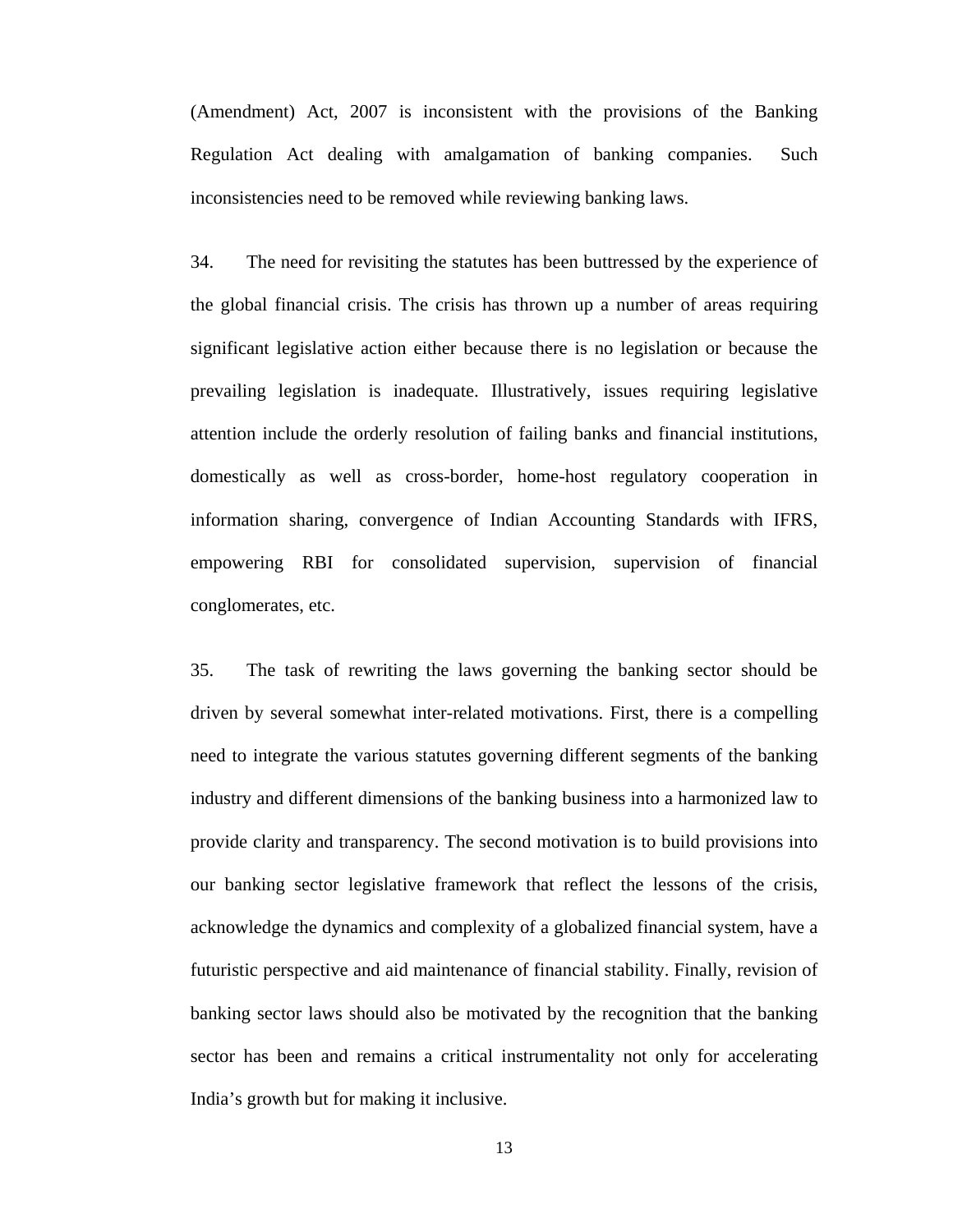36. The decision of the Finance Minister, as announced in the last budget, to set up a Financial Sector Legislative Reforms Commission "to rewrite and clean up the financial sector laws to bring them in line with the requirements of the sector" is therefore very timely and very vital.

37. It is important, however, to recognize the bringing about changes in policy or in the regulatory architecture cannot be the remit of a legislative reforms commission. Such changes have to be debated and decided upon as a prelude to the work of the commission so that the commission has a clear mandate on the policy directions. In short, policy directions should drive the work of the legislative reforms commission, not the other way round. That underscores why it is important for all of us - the banks and the banking regulator - to deliberate on the policy directives. I hope this conference will set the ball rolling by discussing the various aspects of legislative changes required in the banking sector.

#### **Fifth Issue: Where Do Indian Banks Stand on Efficiency Parameters?**

38. The growth acceleration that we saw in India during 2003-08 is attributable to a number of factors, both tangible and intangible. One of the less acknowledged factors that drove this growth was the contribution of the financial sector by way of larger and better quality of financial intermediation. Just one statistic will evidence this - bank credit as a proportion of GDP rose from 29 per cent as at end March 2000 to 55 per cent by end March 2010.

39. The analysis in the Reserve Bank's Report on Currency and Finance 2006- 08 shows that the Indian banking sector has recorded an impressive improvement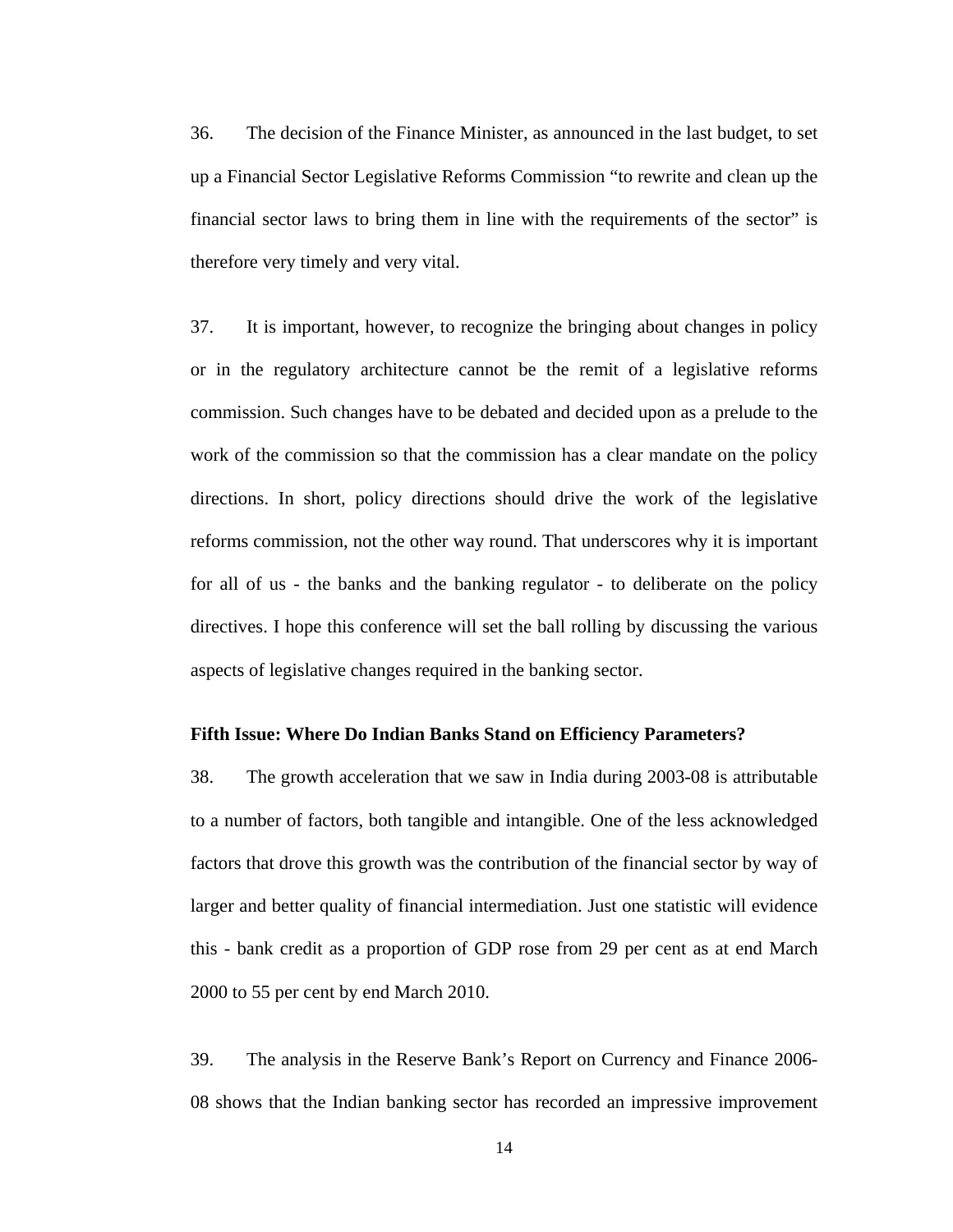in productivity over the last 15 years; many of the productivity/efficiency indicators have moved closer to the global levels. There has been a particularly discernible improvement in banks' operating efficiency in recent years owing to technology upgradation and staff restructuring. It is noteworthy that operating efficiency continued to improve even over the last 2-3 years despite the turbulence in the global financial system. Importantly, the performance of public sector banks has converged with that of new private sector and foreign banks. Even, more importantly, contrary to popular perception, there is also no significant relationship between ownership and efficiency - the most efficient banks straddle all three segments - public sector banks, private sector banks and foreign banks.

40. Indian banks can justifiably be proud of this record of achievement. But they can't rest on those laurels. To achieve our collective aspiration of double digit and inclusive growth, we need to raise the level of national savings and channel those savings into investment. This means banks need to raise the interest rates offered to depositors and reduce the lending rates charged on borrowers - in other words, reduce their intermediation costs, or in technical terminology, reduce the net interest margin (NIM).

41. At the aggregate level, the net interest margin of the Indian banking system has narrowed from 3 per cent in 1999/2000 to 2.5 per cent in 2009/10. There has also been a significant improvement in terms of the standard supervisory parameters: capital, asset quality, management, earnings, liquidity and systems (CAMELS). Even so, the net interest margin of the Indian banking system is higher than that in some of the other emerging market economies even after accounting for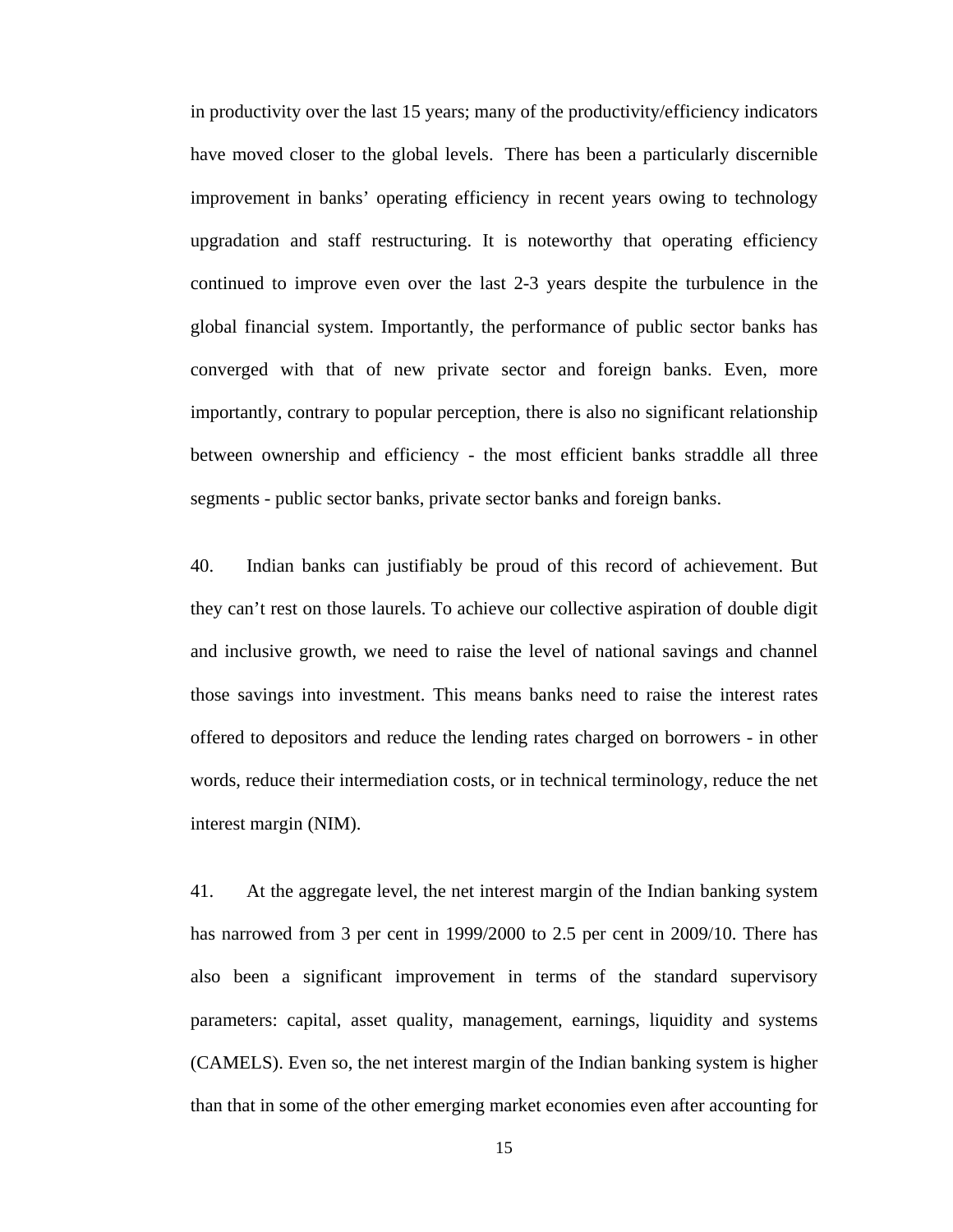mandated social sector obligations such as priority sector lending and credit support for the government's anti-poverty initiatives.

42. The efficiency gap between us and our peer group of countries is indicative of the catch-up job we have to do. There are several ways of improving efficiency. By far the most important task is to further improve operating efficiency on top of what has already been achieved by optimizing operating costs i.e. non-interest expenses including wages and salaries, transaction costs and provisioning expenses. This will enable banks to lower lending rates while preserving their profitability.

43. Indian banks have typically posted higher earnings than those of other leading Asian economies as measured by return on assets (RoA) and return on equity (RoE). Even so, they are burdened by a higher operating cost ratio measured in terms of non-interest expenses to total assets which impedes their pricing efficiency and affects their ability to rationalise NIM in a competitive manner. The task for Indian banks clearly is to press on with efforts for sustainable reduction in operating costs through productivity improvement and skill enhancement and by leveraging of technology. Reduction in operating costs will also come through nurturing asset quality, diligent loan restructuring of viable assets and reducing non-performing loans through recovery or upgradation. The efficiency of some of the larger banks in particular has to improve in line with their domestic peers and relative to global standards.

44. While on the issue of efficiency, I am both troubled and intrigued by the fact that our banks see financial inclusion as an obligation rather than as an

16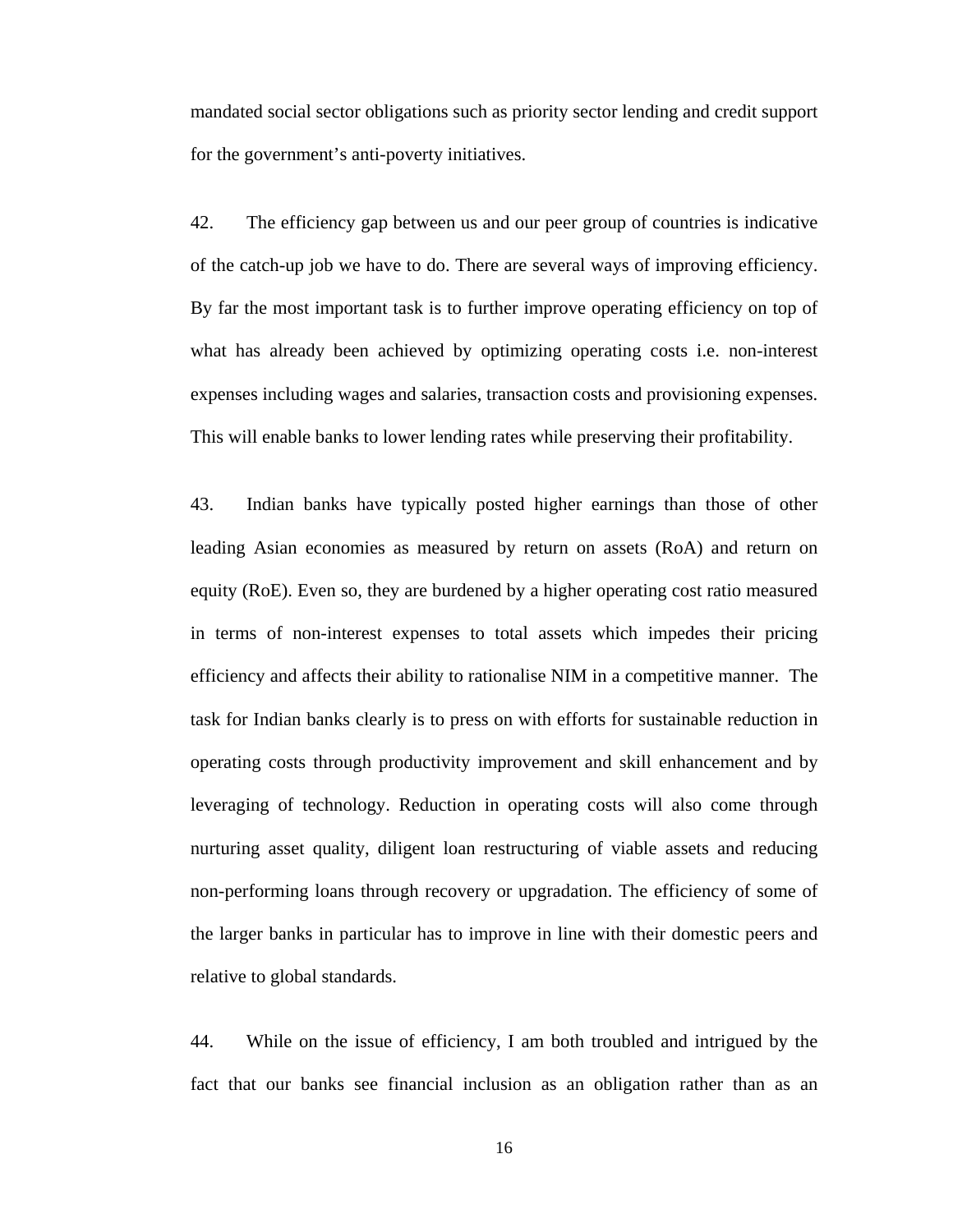opportunity. If pursued effectively, financial inclusion will provide banks access to sizeable low cost funds as also opportunities for lending in the small volume segment. The latter should be possible since the Reserve Bank has since deregulated the interest rate that can be charged on small value loans. To gainfully pursue financial inclusion, banks will need to constantly reinvent their business models and design products and services demanded by a growing economy and one that is growing through a rapid structural transformation.

#### **Conclusion**

45. Let me now summarize. I have raised the following five issues for further deliberation at this conference:

- (i) Are Indian Banks Prepared for Basel III?
- (ii) Should Indian Banks Aim to Become Global?
- (iii) Should We Mandate Foreign Banks to Come in Only as Subsidiaries?
- (iv) Why Do We Need to Rewrite Laws Governing the Banking Sector?
- (v) Where Do Indian Banks Stand on Efficiency Parameters?

46. I must admit that this is by no means a comprehensive listing of frontier issues in Indian banking. Indeed, in preparation for this talk, I asked my office for a list of issues that I can raise. They gave me a first list of 50 issues and added for good measure that they can expand it should I so desire. Just shows how much banking reform is on the mind of the Reserve Bank. Needless to say, I had to be quite ruthless in winnowing down to just five issues so that I do not overstay my